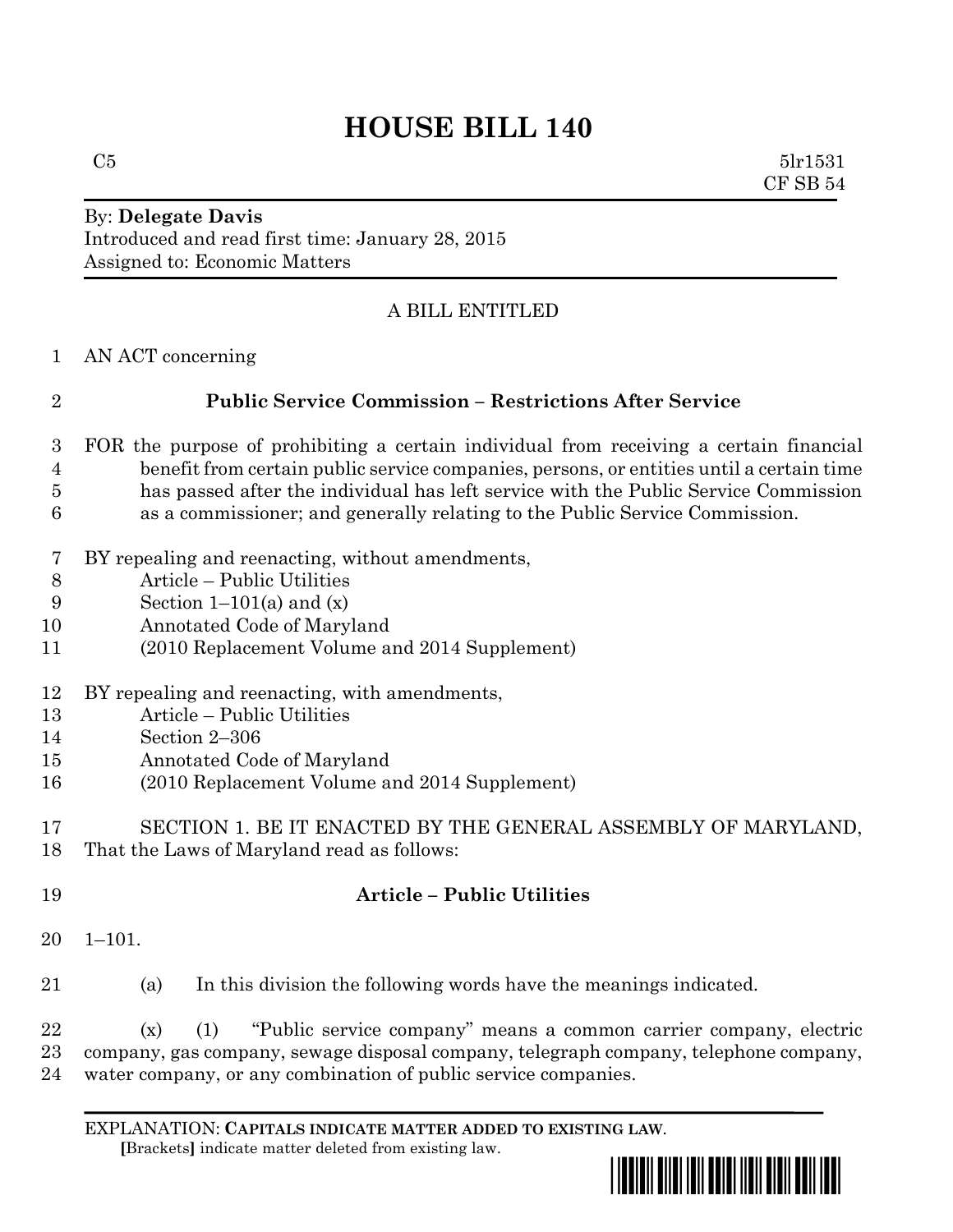**HOUSE BILL 140**

| $\mathbf{1}$                                           | (2)<br>"Public service company" does not include:                                                                                                                                                           |
|--------------------------------------------------------|-------------------------------------------------------------------------------------------------------------------------------------------------------------------------------------------------------------|
| $\boldsymbol{2}$<br>$\boldsymbol{3}$<br>$\overline{4}$ | a campground that provides water, electric, gas, sewage, or<br>(i)<br>telephone service to campers incident to the campground's primary business of operating<br>and maintaining the campground; or         |
| $\overline{5}$<br>$6\phantom{.}6$                      | (ii)<br>a person that owns or operates equipment used for charging<br>electric vehicles, including a person that owns or operates:                                                                          |
| 7                                                      | an electric vehicle charging station;<br>1.                                                                                                                                                                 |
| 8                                                      | 2.<br>electric vehicle supply equipment; or                                                                                                                                                                 |
| 9<br>10                                                | 3.<br>an electric vehicle charging station service company or<br>provider.                                                                                                                                  |
| 11                                                     | $2 - 306.$                                                                                                                                                                                                  |
| 12<br>13                                               | Until at least 2 years have passed after leaving service as a commissioner or<br>(a)<br>the People's Counsel, an individual may not:                                                                        |
| 14                                                     | (1)<br>represent a public service company before the Commission;                                                                                                                                            |
| 15<br>16                                               | appear before the Commission on behalf of a party to a Commission<br>(2)<br>proceeding; or                                                                                                                  |
| 17<br>18                                               | (3)<br>appear before the Commission on a matter within the jurisdiction of the<br>Commission.                                                                                                               |
| 19<br>20                                               | Until at least 1 year has passed after leaving service with the Commission as<br>(b)<br>the General Counsel or a hearing examiner, an individual may not:                                                   |
| 21                                                     | (1)<br>represent a public service company before the Commission;                                                                                                                                            |
| 22<br>23                                               | appear before the Commission on behalf of a party to a Commission<br>(2)<br>proceeding; or                                                                                                                  |
| $\bf{24}$<br>25                                        | (3)<br>appear before the Commission on a matter within the jurisdiction of the<br>Commission.                                                                                                               |
| 26<br>27<br>28                                         | UNTIL AT LEAST 1 YEAR HAS PASSED AFTER LEAVING SERVICE WITH<br>(C)<br>THE COMMISSION AS A COMMISSIONER, AN INDIVIDUAL MAY NOT RECEIVE<br>FINANCIAL BENEFIT THAT IS NOT OTHERWISE GENERALLY AVAILABLE TO THE |

**PUBLIC AS A CUSTOMER OF A PUBLIC SERVICE COMPANY FROM:**